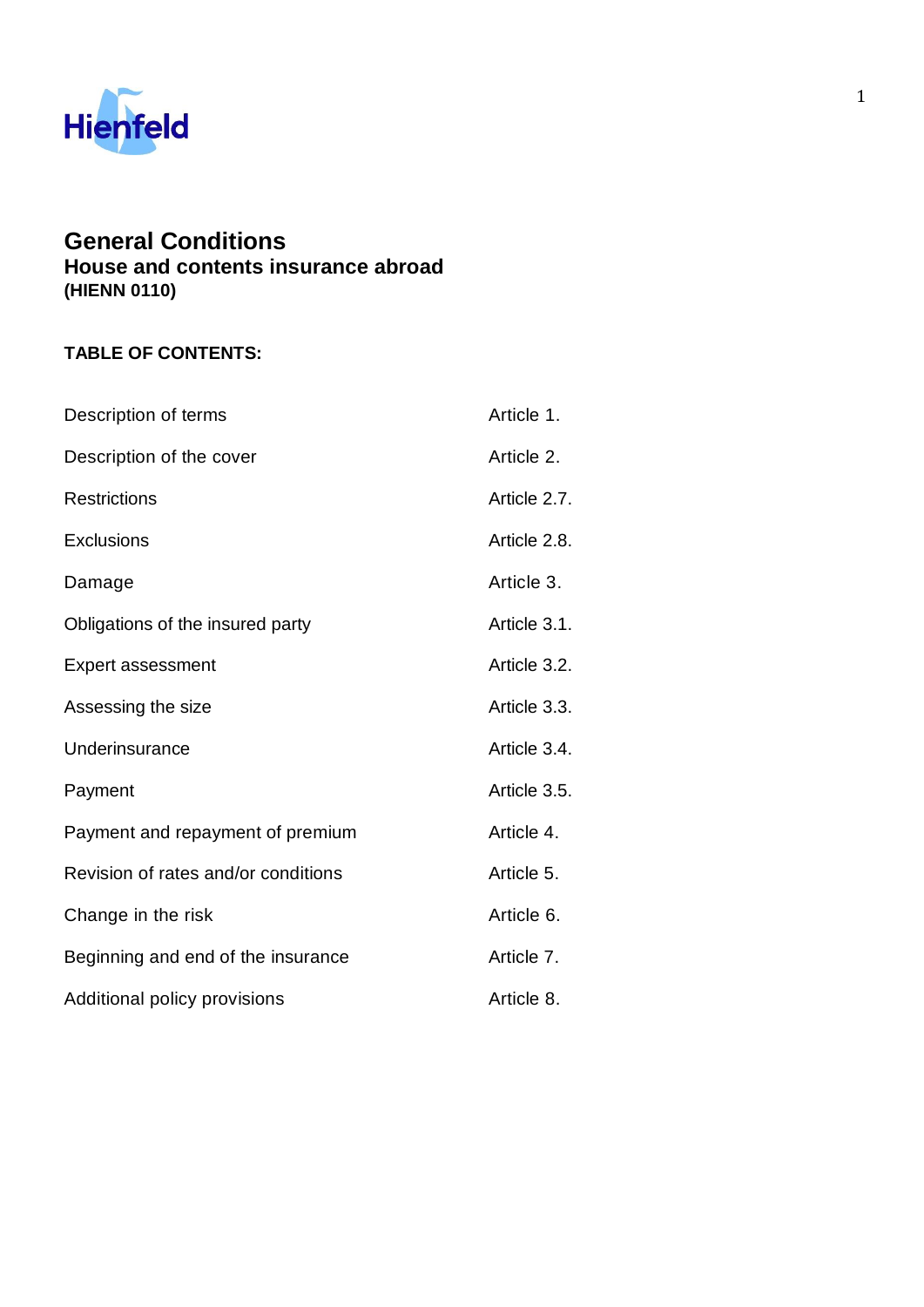

## **Article 1 Description of terms**

*In this policy, the following terms are defined as shown below:*

### **1.1 Policy holder**

The person who has taken out the insurance and who is indicated as such in the policy schedule.

## **1.2 The insured party**

The insured party is deemed to be:

- the policyholder;
- every person with whom the policyholder lives as part of a family unit;
- any other person, insofar as this is stated in the policy schedule.

### **1.3 Building**

Immovable property described as such, including:

- everything which forms part of this according to the generally prevailing opinion;
- all the related buildings which are intended to remain there permanently in accordance with their nature and furnishings, insofar these are not insured for separate sums; with the exception of the foundations, awnings and aerials, unless these are explicitly included in the insurance.

#### **1.4 House**

A building which serves exclusively as a private dwelling.

#### **1.5 Contents**

All the movable objects belonging to a private household, including mopeds, aerials, awnings and domestic pets, as well as tools used for salaried employment, but excluding:

- money and negotiable instruments;
- motorized vehicles other than mopeds, as well as caravans, trailers and vessels, including spare parts and accessories.

#### **1.6 Audiovisual, computer, photographic and film equipment, optical instruments**

The above-mentioned equipment, includes respectively:

- all video, sound, receiving and transmitting equipment (musical instruments are not included in this);
- all types of computer equipment;
- photographic and film equipment;
- optical instruments;

including the customary peripheral equipment and other material accessories.

#### **1.7 Personal ornaments**

Ornaments, including watches which have been made to wear on the body and which consist partly or wholly of a precious or other metal, rock, mineral, ivory (blood) coral or other such materials, as well as pearls.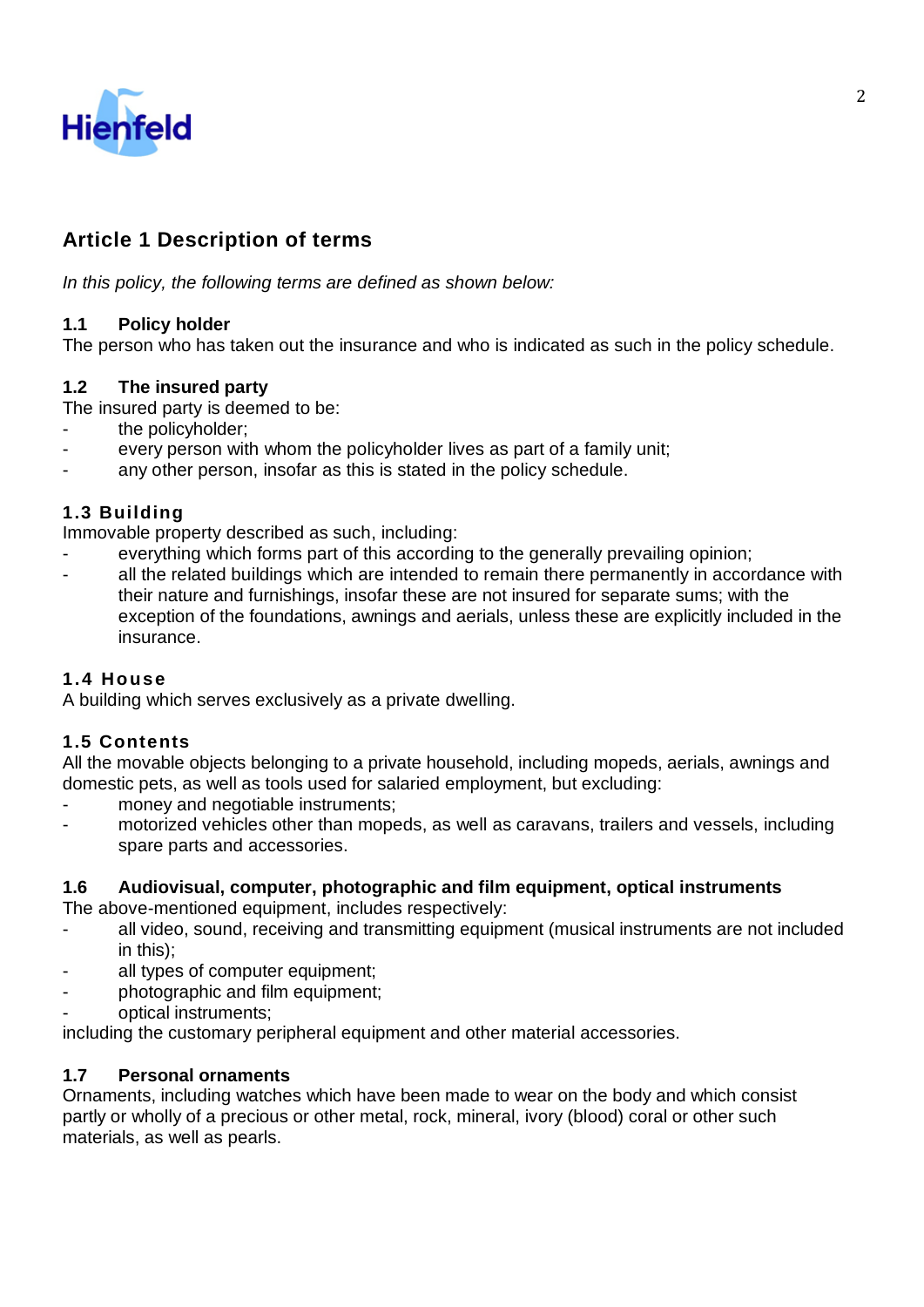

### **1.8 Money and negotiable instruments**

Money is defined as coins and banknotes, both in Dutch and foreign currency, which serve as a legal form of payment.

Negotiable instruments refers to all paper which is assigned a certain monetary value in social and economic life, including cash cheques, payment cards and credit cards.

### **1.9 Tenant's interest**

The interest of the insured party as a tenant in the home where the contents are kept with regard to the changes, improvements and extensions made at his expense, such as central heating, kitchen and sanitary installations, panelling, parquet floors, sheds and fences.

### **1.10 Salvage costs**

Costs incurred by the insured party in or after an event that is covered in connection with measures to prevent or reduce damages caused to the insured party as a result of that event. Salvage costs do not include telephone expenses and travel expenses to and from the home outside the Netherlands.

#### **1.11 Clearing up costs**

Only the costs not already included in the evaluation of the damages of clearing and/or demolishing insured goods, insofar as this cleaning and/or demolition is the necessary result of damage covered by the policy.

#### **1.12 Emergency provisions**

The provisional measure that is considered reasonably necessary for or after an event that is covered that is carried out for the insured goods in expectation of the definitive repair of the damage to the insured goods caused by that event.

#### **1.13 Reconstruction value**

The costs of reconstruction in the same place and for the same purpose.

#### **1.14 Sale value**

The price of the house when it is sold, excluding the price for the land.

#### **1.15 New-for-old value**

The sum required to obtain new goods of the same type and quality.

#### **1.16 Current market value**

The new value with the deduction of a sum resulting from the reduction in value because of ageing or wear and tear.

#### **1.17 Forcible entry**

Gaining illegal access by forcible entry with visible damage to locks.

## **1.18 Insurers**

W.A. Hienfeld B.V. and/or others by whom the insurance is also signed.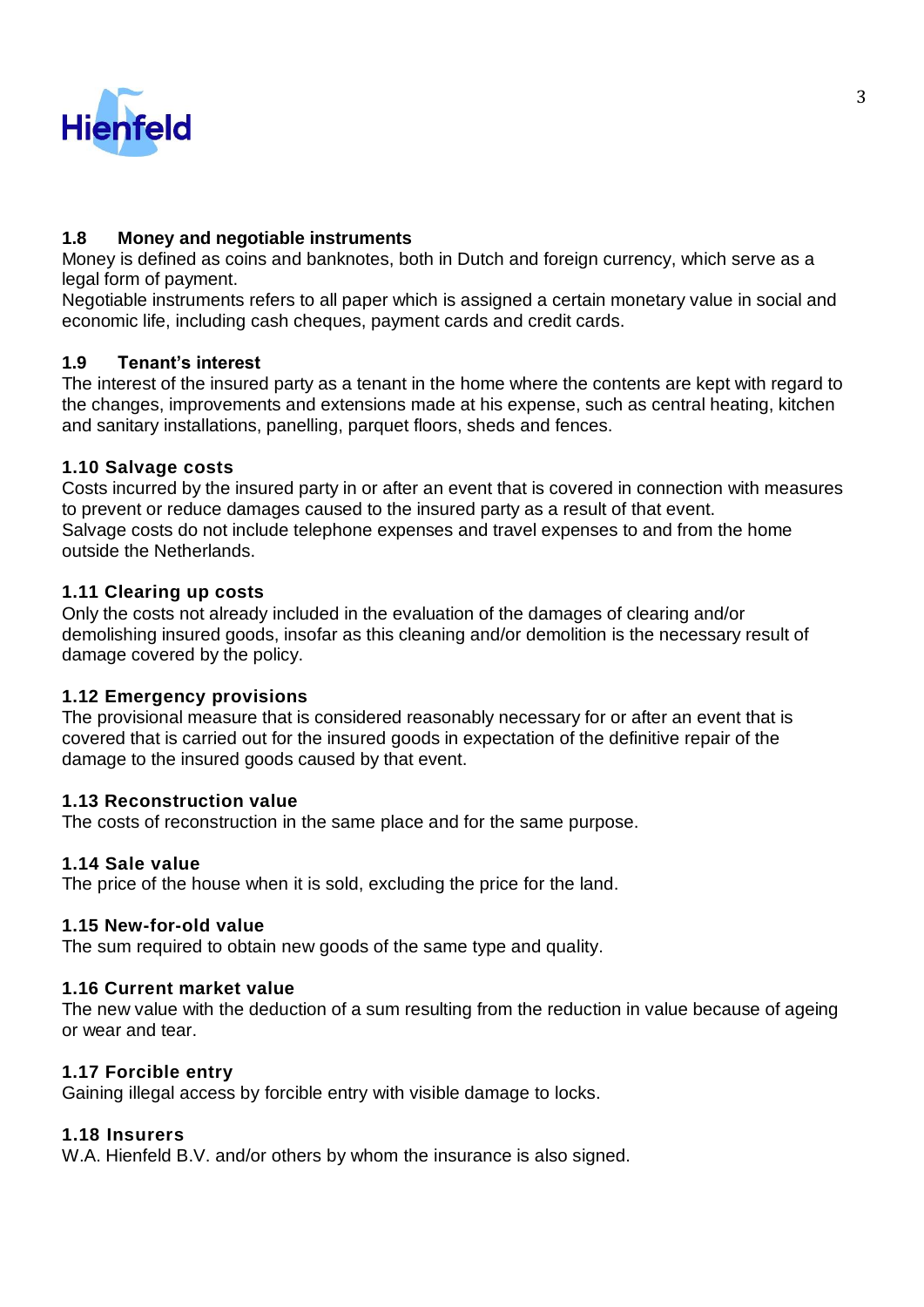

## **Article 2 Description of the cover**

## **2.1 Insured interest**

The interest of the insured parties named under 1.2 is insured (for the goods and costs described in the policy). Unless the interest of the tenant is insured separately (with a contents insurance), this is also deemed to be included under this insurance and the insured sum for the contents.

### **2.2 Scope of the cover**

This insurance covers material damage to the goods described in the policy as indicated below.

### **2.2.1 For a house insurance:**

caused by an event covered as indicated in 2.3.

### **2.2.2 For a contents insurance:**

a.caused by an event in the house covered, as indicated in 2.3; b.in other places, as indicated in 2.4.

#### **2.3 Covered events**

- a. Fire, as described in the "Further descriptions".
- b. Extinguishing fire.
- c. Lightning strike (not an electricity surge or induction without being struck by lightning).
- d. Explosion, as indicated in the "Further descriptions"
- e. Air traffic, as indicated in the "Further descriptions".
- f. Storm, as indicated in the "Further descriptions"; this cover also includes damage to the house caused by precipitation as a result of storm damage (with a residential home insurance).
- g. Precipitation (including rain, snow, hail or melt water)
	- which has penetrated the building/house unexpectedly as a result of leakage (or overflowing) from roofs, balconies, etc., gutters or drainage pipes from them, and/or
	- unexpectedly flowing from drainage pipes inside from roofs, balconies etc., or gutters.
	- This cover does not include:
	- damage caused by precipitation which has penetrated in any other way, for example, via the ground floor, via the public highway or from underground;
	- damage caused by sewage or groundwater;
	- damage caused by poor maintenance of the building/house;
	- costs of repairing the roofs and balconies, (insofar as this is necessary to remove the cause of the damage), roof guttering and drainage pipes.
- h. Water or steam, which has unexpectedly flowed from a water pipe, central heating, air conditioning or sprinkler system, or from pipelines and/or equipment connected to these systems, as well as water which has run from the above-mentioned systems and/or appliances. This cover does not include:
	- a. the costs of tracing and repairing a defect in a pipeline of these systems and appliances and the related breakage and repair work to the building/house;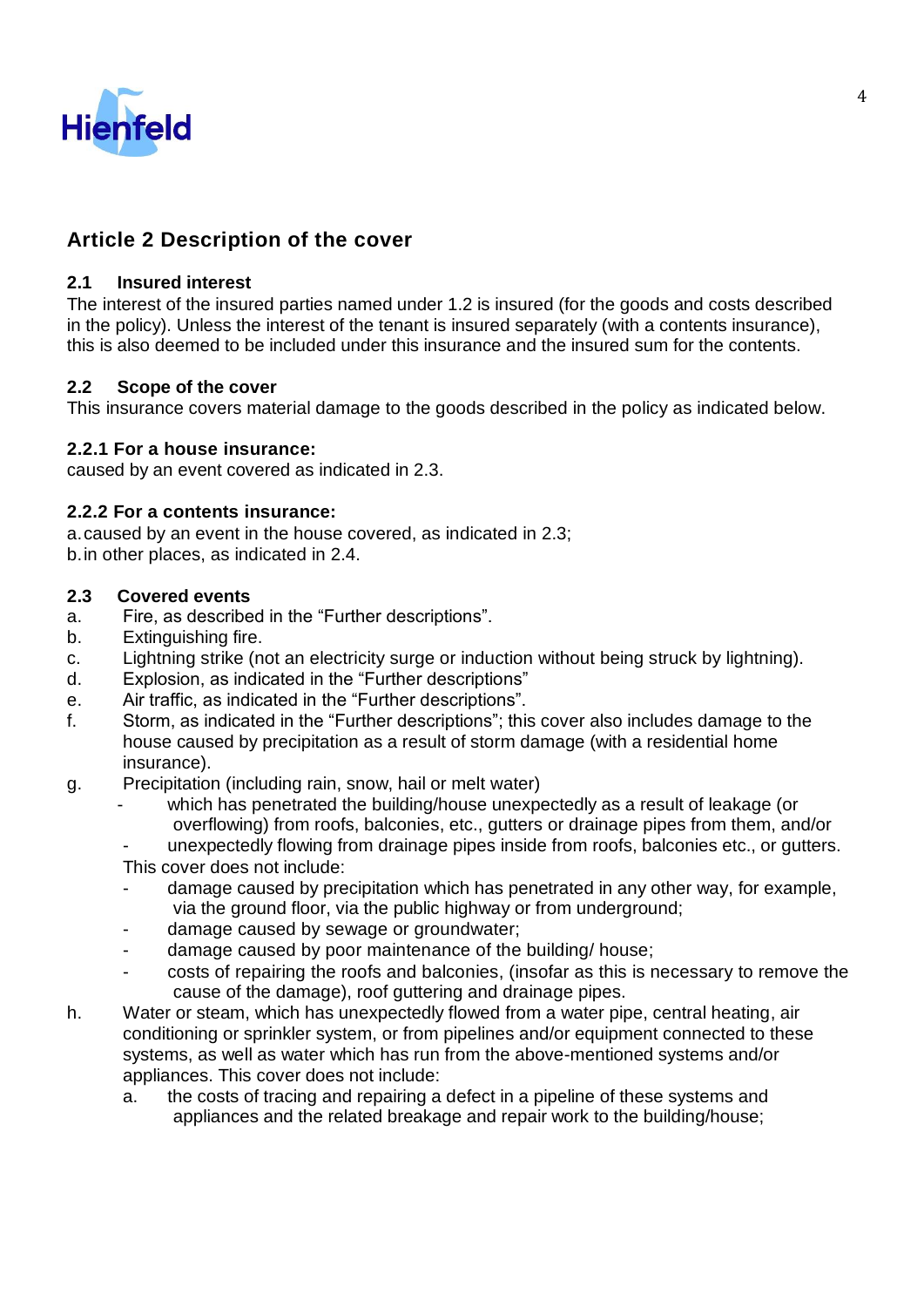

- b. damage caused by water from the public sewerage system, also if this has penetrated the building/house via drainage pipes, sanitary and/or other appliances.
- i. (For house insurance): a burst water pipe, central heating, air conditioning or sprinkler system as a result of frost or any pipelines or appliances connected to these.
- j. (For contents insurance): water which has unexpectedly flowed from an aquarium. This cover also includes damage to the contents of the aquarium, as well as damage to the aquarium itself as a result of breakage.
- k. Water which has unexpectedly flowed from a waterbed.
- l. Oil which has unexpectedly flowed from a heating system connected to a chimney with the related pipelines and tanks.
- m. Smoke or soot which is suddenly expelled by a heating system connected to a chimney of the building/house.
- n. Theft or an attempt at theft.
- o. Vandalism committed by someone who has illegally entered the building/ house.
- p. Robbery with violence or extortion.
- q. Collision or sailing into the building/house. The provision mentioned in this article also applies if the covered events are the result of a defect in the insured goods, but taking into account the provision in 2.3.g about poor maintenance.

### **2.4 In other places**

- a. In outbuildings belonging to the house and private (storage) areas inside against all the covered events.
- b. In common areas and business areas of the building present in which the house is located, against all the covered events, but as regards theft and an attempt at theft and vandalism, only if the area concerned was broken into.
- c. On balconies, galleries, in the garden or the yard, under lean-tos and on the outside of the house against all the covered events, with the exception of storm, precipitation, theft and an attempt at theft and vandalism. This provision also applies to awnings and aerials. The tenant's interest is covered in the places mentioned against all the covered events, but for all damage caused by storm, there is a deductible excess of  $\epsilon$  225.00, unless the policy schedule indicates otherwise.
- d. In other places in the country where the contents are insured in accordance with the description in the policy schedule during a period of three consecutive months, if this concerns goods which will be taken (back) to this address within the period mentioned, after being taken from the address shown in the policy schedule or after the purchase respectively:
	- d.1 in permanently occupied houses, the outbuildings belonging to these and in (storage) spaces inside, against all the covered events;
	- d.2 in other areas in the building in which the houses indicated under d.1 are located, as well as in other buildings (not beach huts), against all the covered events, but as regards theft and an attempt at theft and vandalism, only if the building was entered from outside by forcible entry.
	- d.3. in other places, such as in the open air, tents, beach huts, vehicles and vessels, caravans and trailers, only against fire, fire extinguishing, lightning strikes, explosions, air traffic, violent robbery and extortion, as indicated under 2.3;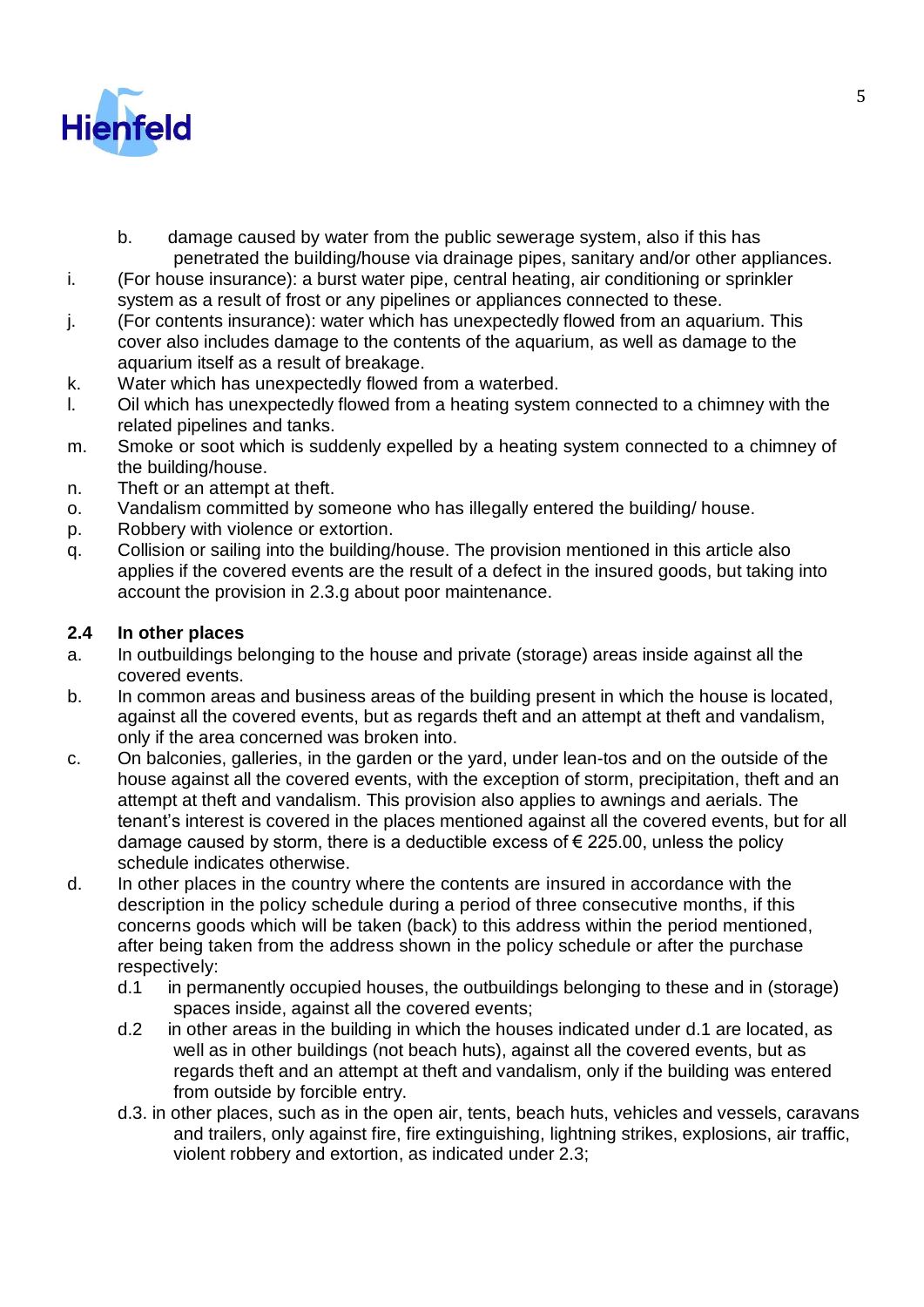

- d.3.1 in cars provided they are securely locked also against theft after breaking into the car; the restriction indicated under 2.7.2 applies to this;
- d.3.2 whilst moving house or during transport to or from a repair or storage place, also against an accident suffered by the means of transport, the chain slipping, lifting equipment or any other equipment used for loading or unloading becoming faulty.
- e. Anywhere else in the world, for a period of three consecutive months, if this concerns goods which will be taken (back) to this address within the above-mentioned period, after being taken from the address given in the policy schedule or after purchase respectively, against fire, fire extinguishing, lightning strikes, explosions and air traffic as indicated in 2.3.

### **2.5 Cover over and above the insured sum**

*No maximum.*

**2.5.1** salvage costs;

**2.5.2** costs of expertise for assessing the damage and costs.

For house insurance up to a maximum of 10% of the insured sum for each part from 2.5.3. to 2.5.9 individually;

**2.5.3** additional cover; 10% of the damage to be compensated in the house in pursuance of this insurance will be paid out under this cover;

**2.5.4** the costs of creating and planting the garden belonging to the house against all covered events with the exception of storm, precipitation, theft or an attempt at theft and vandalism;

**2.5.5** the costs of clearing up;

**2.5.6** the costs of emergency measures;

**2.5.7** extra costs of repairing the house which the insured party incurs by government order as a result of an event covered under 2.3;

**2.5.8** loss of rent on the basis of the rental value of the house as a result of it being wholly or partly unusable because of an event covered under 2.3.

This cover also applies if the insured party lives in the house him/herself.

If the insured party does not rebuild or repair the house, the compensation takes place over a period of a maximum of ten weeks;

**2.5.9** property of third parties in the house or in adjacent buildings, as well as those adjacent buildings themselves, against all covered events, but only if and insofar as the insured party is liable for damage to this as the owner of the house.

*For a contents insurance up to a maximum of 10% of the insured sum for each part from 2.5.10 to 2.5.17.c individually:*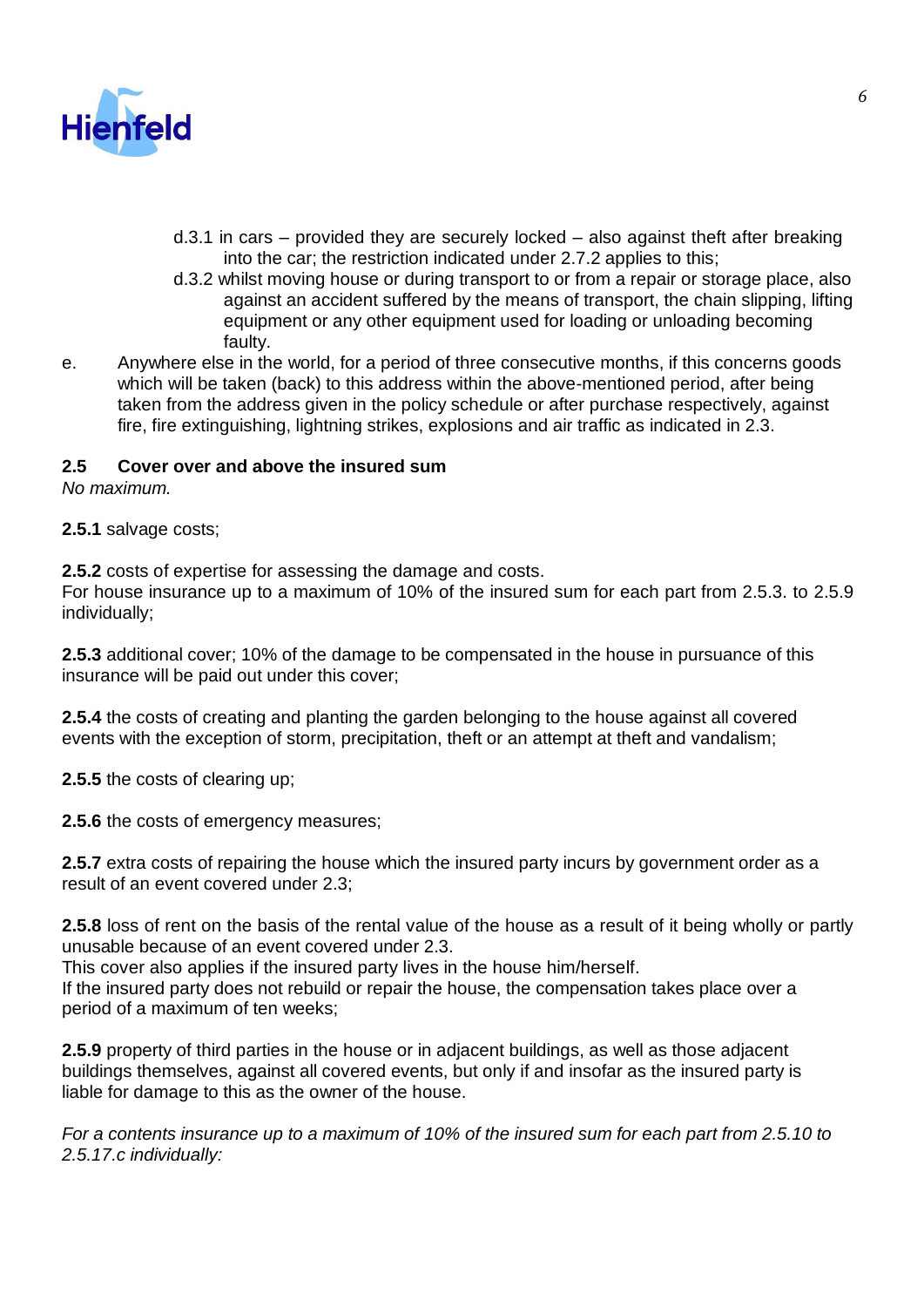

**2.5.10** the costs of creating and planting a garden belonging to the house against all covered events with the exception of storm, precipitation, theft or an attempt at theft or vandalism;

**2.5.11** extra hotel and accommodation costs which the insured party incurs as a result of an event covered under 2.3;

**2.5.12** the costs of the transport and storage of the insured goods as a result of an event covered under 2.3;

**2.5.13** the costs of clearing up;

**2.5.14** the costs of emergency measures;

**2.5.15** contents of third parties in the house, but only and insofar as the insured party has taken on the expense for damage to this.

**2.5.16** costs, insofar as these are at the insured party's expense of repairing or replacing appliances and/or systems of public (utility) companies in the house under the same conditions as the insured goods;

**2.5.17** costs, insofar as these are at the insured party's expense as the tenant of the house, of

- a. the repair or replacement of wallpaper, plastering, paintwork and panelling in the house as the result of damage caused by an event covered under 2.3;
- b. the repair of damage to the house as a result of forcible entry or an attempt at forcible entry;
- c. repairing a defect to a water pipe, central heating, air conditioning or sprinkler system, and to pipelines and/or appliances connected to these systems, if that defect was the result of being cracked by frost.

*Up to a maximum of € 1,000.00 for both parts, 2.5.18 and 2.5.19 individually (with contents insurance):*

**2.5.18**Money and negotiable instruments of the insured party and of third parties in his/her keeping, under the same conditions as the contents, insofar as no claim for compensation can be made for the damage caused by this in pursuance of a compensation arrangement of issuing institutions or on another basis. If regulations have been imposed for the use of negotiable instruments by the issuing institutions, the right to compensation for damage exists only if these regulations have been observed.

The cover for money and negotiable instruments of third parties held in the insured party's keeping applies only in the house inhabited by the insured party and in other places as indicated in 2.4.a and 2.4.b.

**2.5.19** Vessels and trailers, as well as spare parts and accessories of motor vehicles, caravans, trailers and vessels of the insured party insofar as these are for private use and provided that they are present in the house or in outbuildings belonging to the house or in a private (storage) room inside that is present, against all covered events.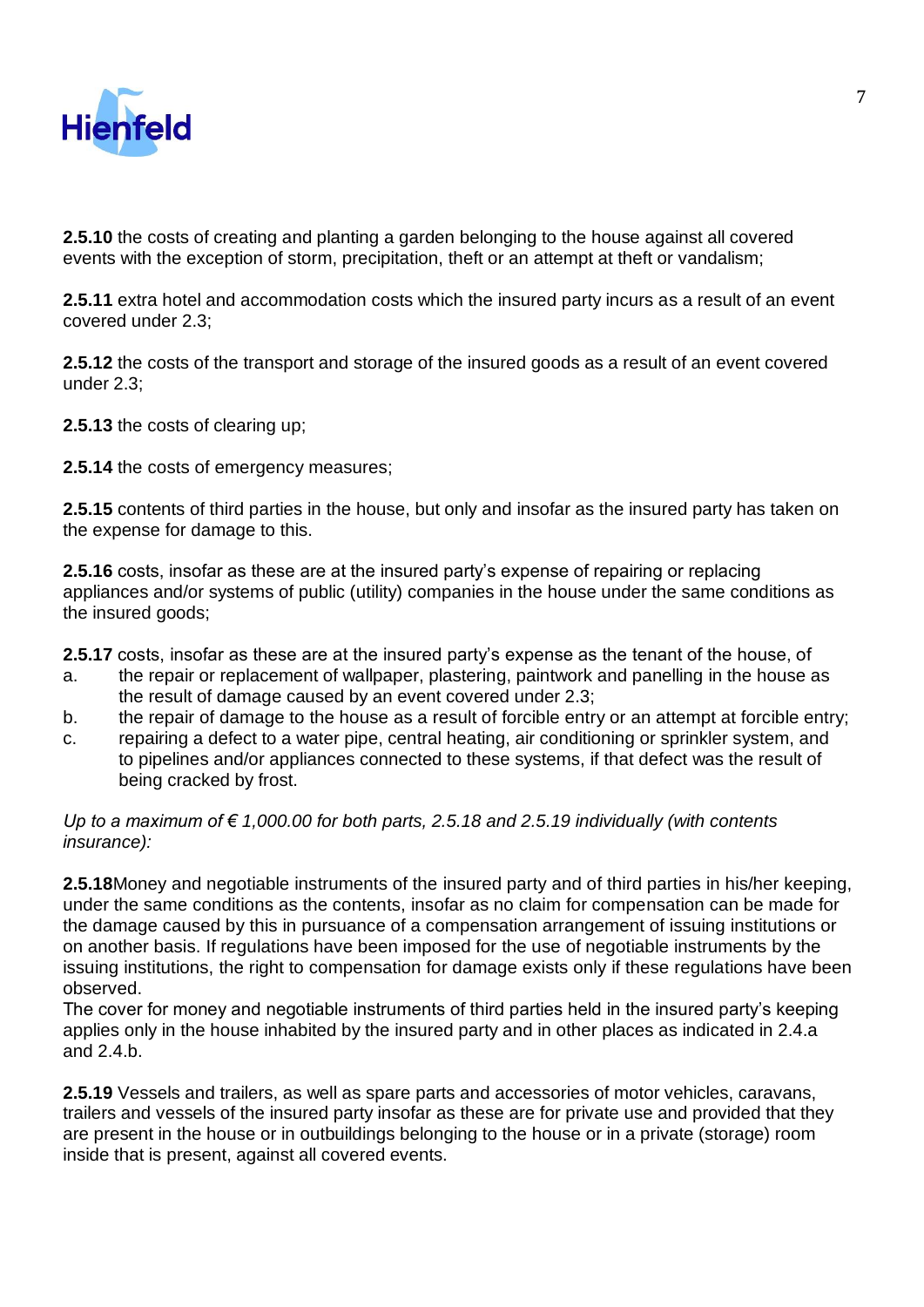

## **2.6 Additional building/rebuilding**

During additional building/rebuilding of the house, the following are also insured under a house insurance:

- shed, lean-to, jetties, building materials and tools;
- clothes of those involved in the additional building/rebuilding; everything both in the house and on its site against damage caused by fire, fire extinguishing, lightning strikes, explosions and air traffic as indicated under 2.3, but to a maximum of the sum with which the insured sum exceeds the value of the house immediately before the event that is covered.

## **2.7 Restrictions**

**2.7.1** For all damage caused by a storm to an insured house, there is a deductible excess of 1‰ of the insured sum with a minimum of  $\epsilon$  225.00.

**2.7.2** The cover against theft after breaking and entering a securely locked car applies only to a maximum of  $\epsilon$  225.00

**2.7.3** For house insurance, the cover for the house itself during the additional building/rebuilding of the house applies only for fire/fire extinguishing, lightning strikes and air traffic as indicated under 2.3.

**2.7.4** For house insurance, the cover for the house itself while the house is left empty applies only for fire/fire extinguishing, lightning strikes and air traffic as indicated under 2.3.

## **2.8 Exclusions**

**2.8.1** Gold and silver objects, personal ornaments, furs, collections of stamps, coins and other collections, antique objects, paintings, audiovisual, photographic and film equipment, optical instruments and other objects of art and valuables are excluded from the insurance unless they are indicated in the policy for separate sums.

The following are also excluded:

**2.8.2** Damage caused by nuclear reactions, disturbances, earthquakes, volcanic eruptions and flooding as indicated in the "Further descriptions"; however, damage caused by fire and explosions as the result of flooding is covered;

**2.8.3** Damage caused by theft or an attempt at theft and vandalism as long as the house is wholly or partly occupied by squatters or the house is largely or wholly empty or it is expected to be empty for a consecutive period of more than two months and is no longer being used (for house insurance).

**2.8.4** Damage to any interest for which a special insurance has been taken out, such as an insurance for (domestic) electronic equipment, valuables, travel luggage, moped or bicycle or glass, irrespective when this was taken out;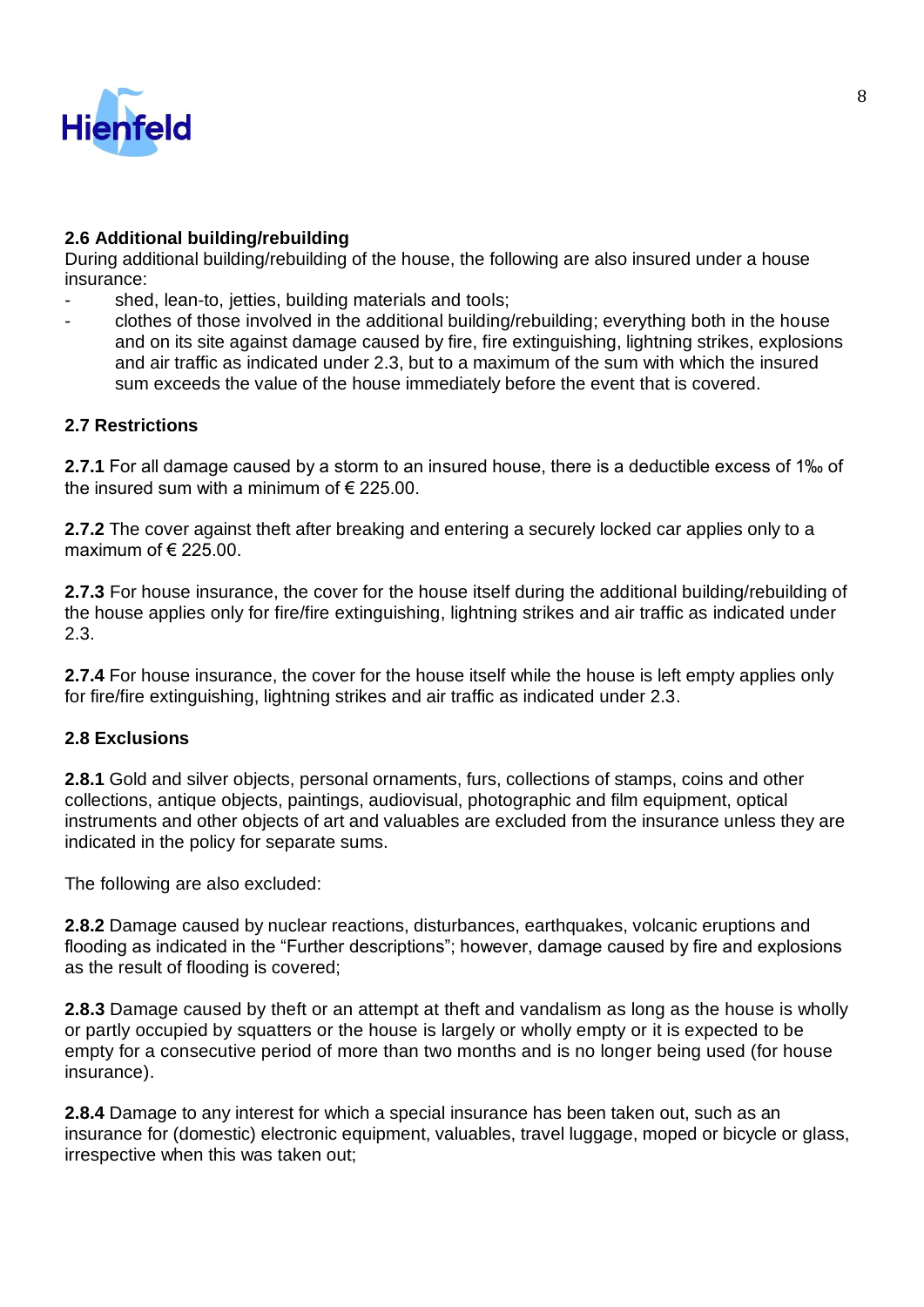

**2.8.5** Damage to any interest of a person other than the insured party, for which the owner concerned did not take out an insurance him/herself.

**2.8.6** Damage as the result of the abuse of a pass with a pin code.

**2.8.7** Damage caused in any way, if the insured party deliberately gives an incorrect description of matters or makes an untrue statement with regard to the notification and/or dealing with this damage.

## **Article 3 Damage**

### **3.1 Obligations of the insured party**

On penalty of losing her/her rights arising from the policy, the insured party is obliged:

- to inform the insurers immediately of any event which could lead to an obligation for the insurers to pay compensation for damages;
- to provide the insurers as soon as possible with all the information and documents that are relevant;
- to make a statement to the police immediately in the case of theft of an attempt at theft, vandalism, robbery with violence or extortion;
- if required, to present the insurers with a statement in writing and signed by the insured party regarding the cause, reasons and scope of the damage;
- to strictly follow the instructions of the insurers;
- to cooperate fully with the damage arrangements and refrain from anything which could harm the interests of the insurers;
- for risks outside Europe in the case of a disturbance molested, to demonstrate that the damage is not a direct or indirect result of this; this is in deviation from the Further description of disturbances.

#### **3.2 Expert assessment**

The damage and costs caused in an event that is covered are assessed in consultation with the policyholder by an expert appointed by the insurers.

If the insurers or the policyholder wish this to be assessed by two experts, they appoint one expert each. In the case of a difference of opinion, the two experts together appoint a third expert who will make a binding decision within the limits of the figures indicated by them.

#### **3.3 Assessing the size**

#### **3.3.1**

The size of the damage to the house and, subject to the provision under 3.3.4, the contents, is assessed on the basis of the difference between the value immediately before and immediately after the event, taking into account the provisions of 3.3.2 and 3.3.3.

## **3.3.2**

The starting point for the house is: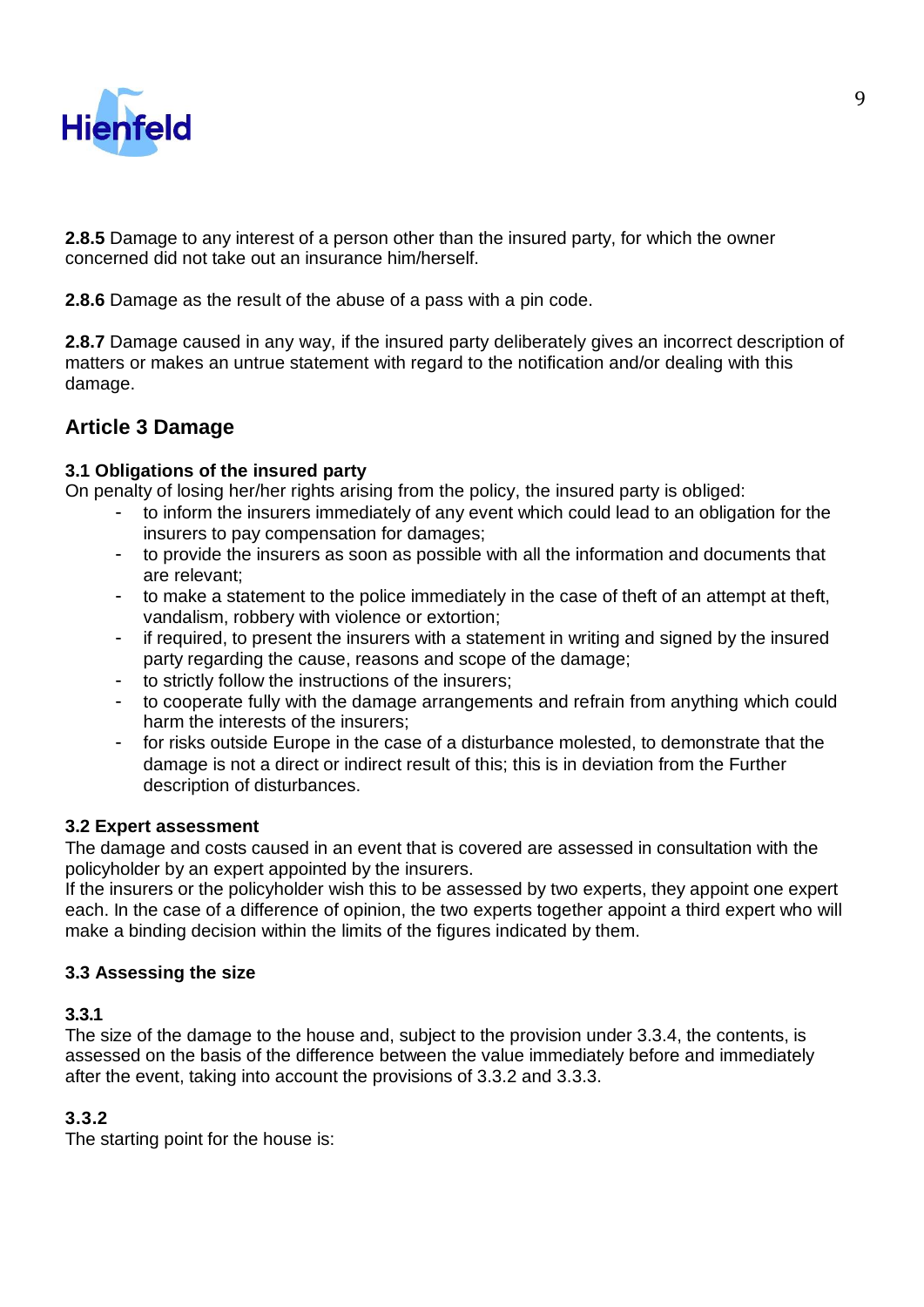

- a. the rebuilding value, if the insured party rebuilds or repairs the house in the same place and for the same purpose within three years, and also on condition that the insured party has sent notification of the rebuilding or repair in writing within one year after the date of the damage;
- b. the sale value, if the rebuilding or repair mentioned under a. is not carried out, or if even before the damage:
	- the insured party intended to demolish the house;
	- the house was destined to be demolished or appropriated;
	- the house had been declared uninhabitable or unusable by official authorities.

In each case, the starting point is the rebuilding value if this is lower than the sale value.

## **3.3.3**

For the contents, the starting point is the new value, except for:

- a. goods of which the current market value is less than 40% of the new value;
- b. goods which are no longer used for the purpose for which they were intended;
- c. mopeds and insofar as they are also covered, other motor vehicles, caravans, trailers and vessels, as well as spare parts and accessories;
- d. goods of third parties which the insured party has in his keeping on the basis of a rental agreement;
- e. goods for which the insurance applies according to the current market value in pursuance of the policy schedule; in the case of damage to the goods referred to under a. to e., the starting point is the current market value;
- f. goods with a value based on antiquity or rarity; in the case of damage to these goods, the starting point is this value.

## **3.3.4**

If the damaged movable objects can be repaired, the damage is assessed on the basis of the sum of the repair costs, increased by the reduction in value caused by the damage which cannot be removed by the repair, but no higher than the sum determined in accordance with 3.3.1 or 3.3.3.

#### **3.4 Underinsurance**

If the insured sum is lower than the value used for the starting point for the settlement of the damages, the compensation for the damage and costs that has been assessed applies in the ratio of the insured sum to the value immediately before the event and up to the applicable maximum. The costs of expertise for assessing the damage and costs are fully reimbursed, also in the case of underinsurance.

#### **3.5 Payment**

After assessing the damage to the house in terms of the rebuilding value, the insurers have the right to first make a payment of 50% of the compensation for damages calculated for the rebuilding value or of 100% of the compensation for damages calculated on the basis of the sale value if this is less. The payment of the possible remainder will take place after the repair or rebuilding has been completed, with the proviso that the total payment for damages shall not amount to more than the costs actually incurred. If the insured party has a right to compensation for damages calculated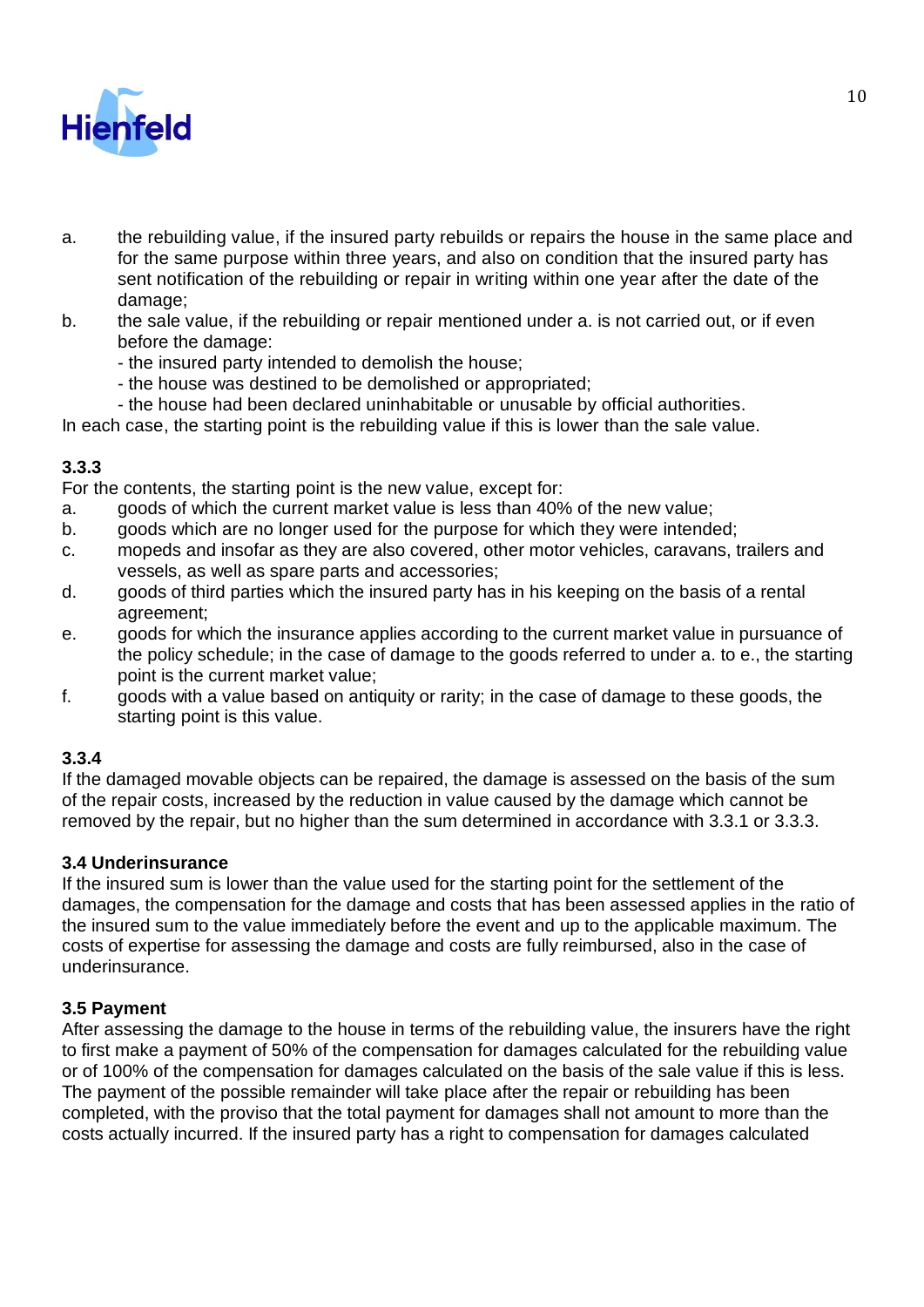

on the basis of the sale value, the compensation for damages calculated in this way is paid out in one instalment.

### **3.6 Payment**

- a. The compensation for damages that is due shall be paid within four weeks after the insurers have received all the necessary information. The insurers are not obliged to pay the compensation for damages until after the end of the period indicated for complying with its obligation.
- b. In the case of damage to goods of third parties, the insurers can pay compensation directly to these third parties.
- c. The compensation for damages shall be paid out in the Netherlands in Dutch currency, taking into account the conversion rate on the date of payment, unless, there are reasonable reasons for deviating from this.

#### **3.7 Other insurances**

The compensation for damages which is at the expense of a. in pursuance of this policy, shall be paid by it, even if it could appeal to legal provisions leading to a reduction of its liability because of insurances that apply elsewhere. However, in that case the insured party is obliged to transfer his/her rights with regard to the other insurers to the insurers up to the sum of that reduction, if required.

#### **3.8 Expiry period**

If the insurers have made (an offer of) payment as a final settlement or have definitely rejected damages, the insured party can dispute this point of view within one year after being informed of it. After that year, every right in relation to the insurers expires with regard to that event.

## **Article 4 Payment and repayment of premium**

#### **4.1 Payment**

The policyholder must pay the premium, costs and insurance tax in advance within 30 days of them being due.

The insurance does not cover events which take place:

- after the expiry of the above-mentioned 30-day period without the premium, costs and insurance tax having been paid;
	- if the policyholder refuses to pay the premium, costs and insurance tax.

In these cases no further notification of default is required from the insurers. The policyholder continues to be obliged to pay the premium, costs and insurance tax.

The insurance enters into effect again for events which take place after the day on which the premium, costs and insurance tax have been received by the insurers.

## **4.2 Repayment**

Upon the termination of the insurance the policyholder has the right to the repayment of the premium for the period for which the insurance is no longer effective, with the deduction of cancellation costs.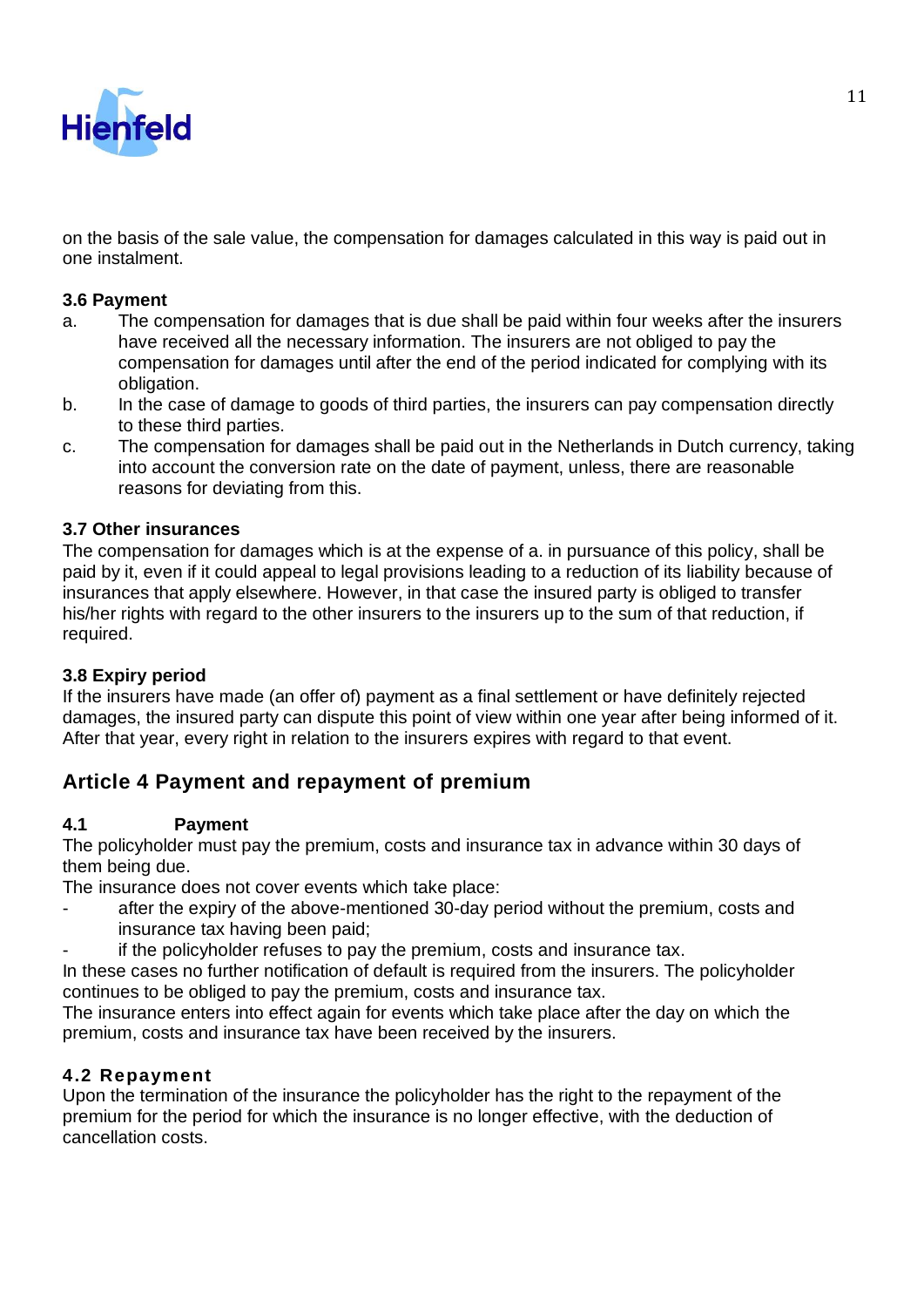

## **Article 5 Revision of rates and/or conditions**

## **5.1 Revision**

If the insurers revise their rates and/or conditions for insurances of the same sort as this one, they have the right to adapt this insurance to these new rates and/or conditions. If they wish to make use of this right, the insurers shall announce the amendment in advance.

## **5.2 Right of refusal**

The policyholder has the right to refuse the amendment to the new rates and/or conditions if the amendment leads to an increase in the premium and/or a restriction of the cover, unless these amendments arise from a legal regulation or provision. If the policyholder wishes to make use of this right, he/she must inform the insurers of this in writing before the end of a period of one month after the announced date of the amendment.

In that case the insurance ends on the announced date of amendment or at the time of refusal if the refusal takes place after that date.

## **5.3 Continuation of the insurance**

If the policyholder has not made use of the right referred to in 5.2, he/she is deemed to have agreed to the amendment. In that case the insurance is continued with the application of the new rates and/or conditions.

## **Article 6 Change in the risk**

## **6.1 Change in the risk**

The policyholder is obliged to inform the insurers in writing as quickly as possible, but certainly within two months, of:

- 1. moving the contents to another address (for contents insurance);
- 2. change of use, nature of construction or cover of the house, as described in the policy schedule (for house insurance);
- 3. the fact that the house
	- is wholly or largely empty and/or
	- is out of use during a consecutive period which will last or is expected to last for longer than two months, and/or

is wholly or partly occupied by squatters, unless the policyholder was not aware and could not reasonably have been aware of one of the above-mentioned changes.

## **6.2 Continuation after a change in the risk**

- a. The insurance is continued under the same conditions and for the same premium, unless the insurers inform the policyholder within two months after receiving the notification referred to in Article 6.1 that they will make use of the right not to continue the insurance under the same conditions and for the same premium.
- b. In that case the insurance ends one month after the insurers have sent this notification, unless the parties agree on the continuation of the insurance under new conditions and/or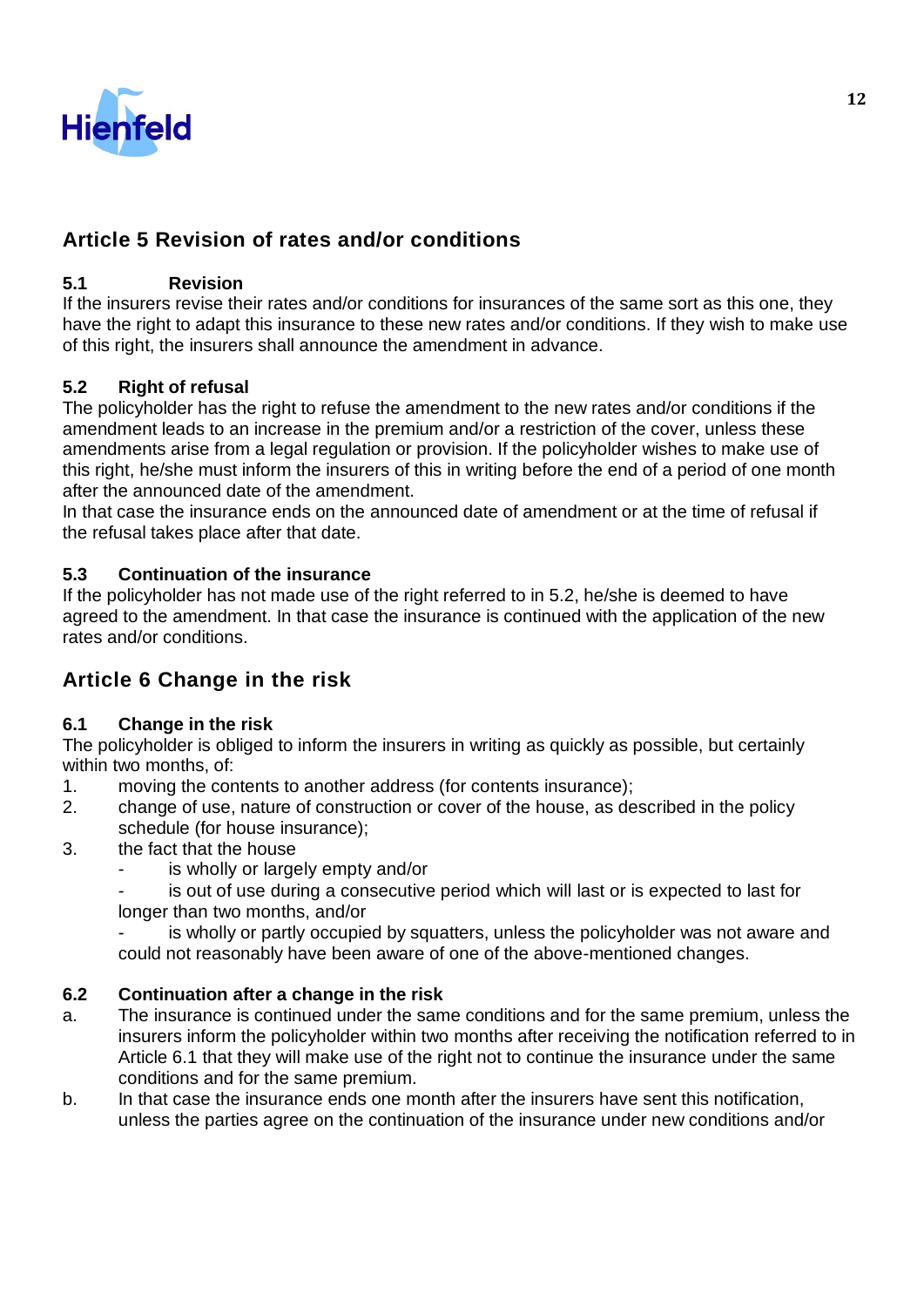

for a changed premium. As long as the insurance has not ended and as long as the continuation has not been agreed upon, the original cover remains in force in full.

c. However, in the case that the contents are moved to a building that is not a domestic house, damage resulting from theft or an attempt at theft or vandalism is only covered for a period of two months if the building was forcibly entered.

## **6.3 Suspension after a change in the risk**

## **6.3.1**

If the policyholder fails to inform the insurers promptly in accordance with the provisions in 6.1, the cover is suspended immediately after the expiry of the period of two months indicated in that article, unless the insurance would also have continued under the same conditions and for the same or a lower premium after the notification.

In the case of suspension, the policyholder continues to be obliged to pay the premium, costs and insurance tax.

If the insurers would have continued the insurance under different conditions and/or for a higher premium, the cover for this enters into effect immediately after the parties have agreed on the continuation under new conditions and/or for an amended premium.

## **6.3.2**

If damage occurs while the cover is suspended, matters will proceed, on condition that the continuation has already been agreed upon, as though the cover was already in effect at the time of the damage, in accordance with the new conditions; however, any payment for damages shall in that case be calculated in the same ratio that applied between the premium which applied before the suspension and the premium which applied after the amendment, if this is higher.

The provision of this article cannot lead to an extension of the agreement or the restriction of the possibility of termination on another basis.

## **Article 7 Start and end of the insurance**

## **7.1**

The time at which the insurance starts and ends is twelve noon on the starting and ending date respectively.

## **7.2**

The insurance ends:

- a. if the policyholder gives notice at the end of the insurance period indicated on the policy schedule, provided the notice is sent to the insurers in writing, taking into account a period of at least two months and the notice is not revoked before the end date that is indicated;
- b. if the insurers give notice by the expiry date of the premium, provided the notice is sent in writing, taking into account a period of at least two months;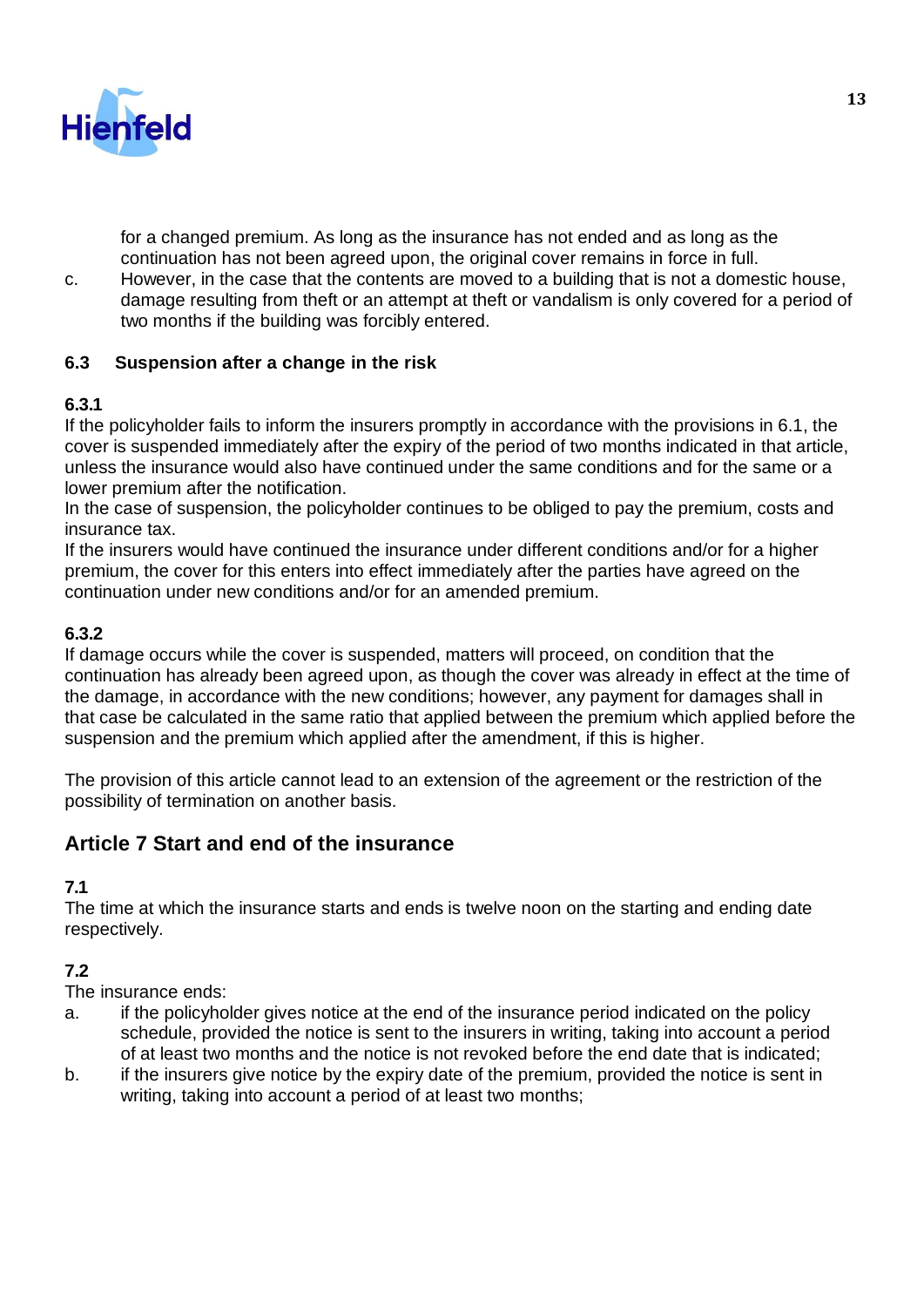

- c. as soon as the insured interest has been transferred by means of sale or in any other way, unless the insurers agree to continue the insurance, possibly in an amended form, with the new interested party afterwards as well;
- d. if the policyholder refuses the amendment of the insurance with new rates and/or conditions in accordance with the regulation referred to under 5.1, or if a case of termination arises as described in Article 6.

## **Article 8 Additional policy provisions**

## **8.1 Indexation**

The insured sums with regard to the house and contents are indexed annually by the premium expiry date.

## **8.2 Personal registration**

The personal data provided in the context of this insurance and any personal data to be presented at a later date can be included in the personal registration carried out by the insurers. A privacy regulation applies to this registration.

## **8.3 Applicable law**

Netherlands law applies to this insurance.

## **8.4 Complaints**

Complaints arising from this insurance agreement or the application prior to this can be presented to:

- the board of directors of W.A. Hienfeld B.V., Postbox 75133, 1070 AC Amsterdam;
- Klachteninstituut Financiële Dienstverlening (KiFiD), Postbox 93257, 2509 AG The Hague

## **Further descriptions**

#### **Fire**

This refers to a fire caused by combustion accompanied by flames outside a hearth which is capable of spreading spontaneously. For example, the following are not included as fire:

- scorching, singeing, melting, carbonizing, heating up;
- the burning of electrical appliances and engines;
- overheating, burning, breakage of ovens and kettles.

## **Explosion**

Damage caused by explosion refers to the whole or partial destruction caused immediately by a sudden forceful manifestation of energy from gases or vapours, taking into account the provisions below. If the explosion occurs within a barrel – whether or not this is sealed – the requirement of a sudden manifestation of energy is complied with if the wall of the barrel is ruptured in such a way under the pressure of the gases or vapours inside it (irrespective of how these gases or vapours arose, and irrespective of whether they were already present before the explosion or only developed during it) that the pressures inside and outside the barrel resulting from the expulsion of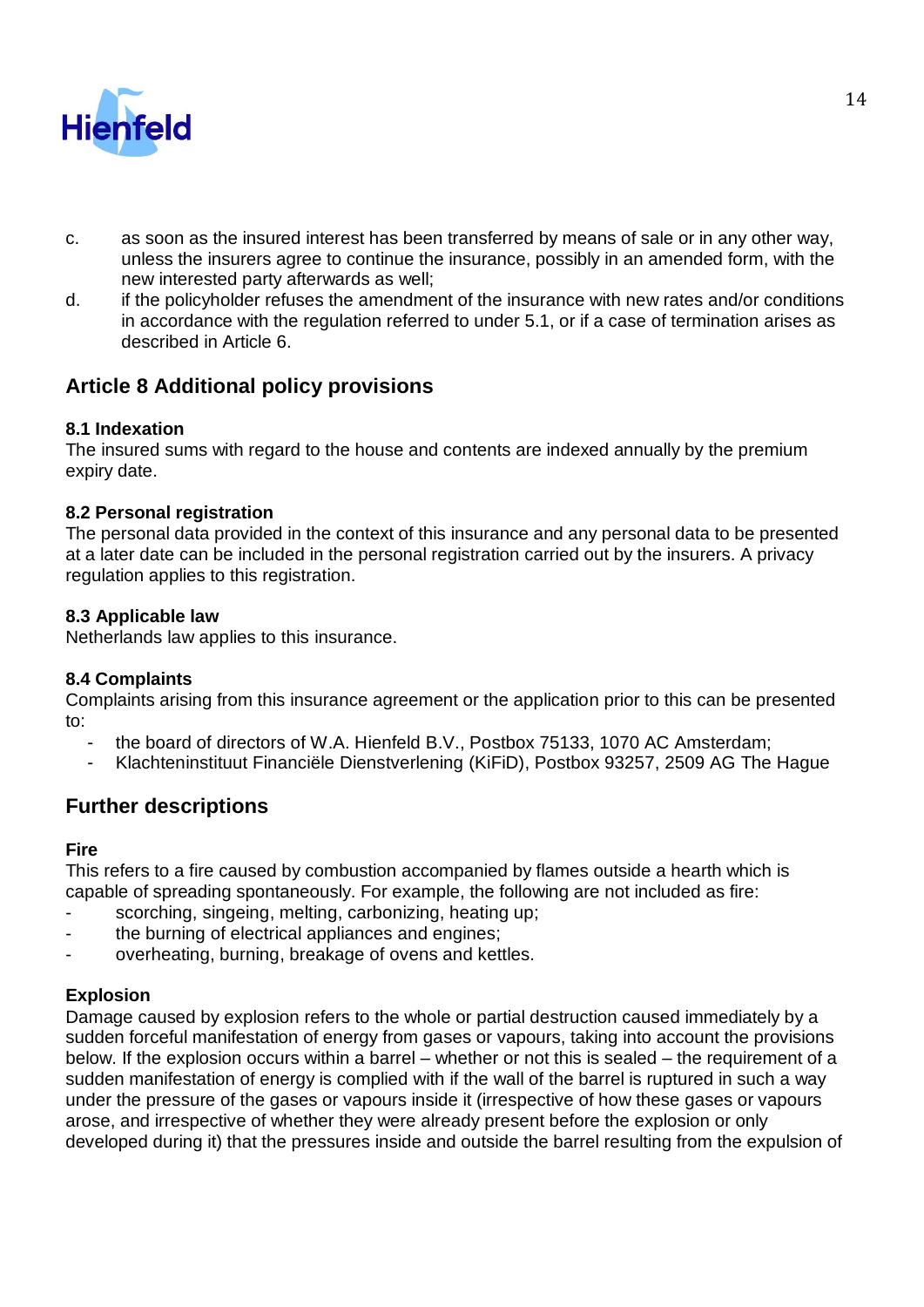

gas, vapour or liquid from the opening caused by the rupture have suddenly become equal. If this is not the case, or if the explosion occurs outside a barrel, the sudden forceful manifestation of energy must have been the immediate effect of gases or vapours which developed or expanded as a result of a chemical reaction of solid, liquid, gaseous or vaporous substances or a mixture of these.

In the case of the partial or entire destruction of the insured goods by explosion, the damage to the insured goods is also covered which can be identified as a result of the destruction. In the case of the partial or complete destruction of other goods by explosion, the damage to insured goods which was caused as a result of being in the proximity of the destruction is also covered.

N.B.: The text of this clause and the related explanation was registered with the Clerk of the Court of the District Court in Utrecht by the Association of Fire Insurers in the Netherlands on 5 April 1982 under number 275/82.

### **Air traffic**

Damage caused by air traffic refers to damage caused by being struck by or the explosion of:

- 1. an aircraft or spacecraft that is either taking off, flying, landing or falling;
- 2. a projectile, explosive device or other object that is attached to this, but has become separated, thrown out or fallen from it;
- 3. any other object that has been struck by any object referred to under 1 or 2.

#### **Storm**

This refers to a wind force with a wind speed of at least fourteen metres per second.

#### **Nuclear reactions**

- 1. This refers to nuclear reactions, irrespective of how these were caused.
- 2. The exclusion with regard to nuclear reactions does not apply with regard to radioactive nuclides which are outside a nuclear installation and are used or intended to be used for industrial, agricultural, commercial, medical, scientific, educational or (non-military) security purposes, provided there is a license issued by a state authority in force (insofar as this is required), for the manufacture, use, storage, and disposal of radioactive materials. A "nuclear installation" refers to a nuclear installation in the sense of the Nuclear Accidents (third party) Liability Act (Bulletin of Acts and Decrees, 1979-225), as well as a nuclear installation on board a ship.
- 3. Insofar as a third party is liable for the damage that is suffered according to any law or any treaty, the provision in paragraph 2 does not apply.

#### **Disturbances**

Damage caused by disturbances refers to damage caused by or arising from an armed conflict, civil war, insurgency, civil commotion, uprising and mutiny.

The insurers must prove that the damage was directly caused by or arose from one of the incidents referred to in the previous paragraph.